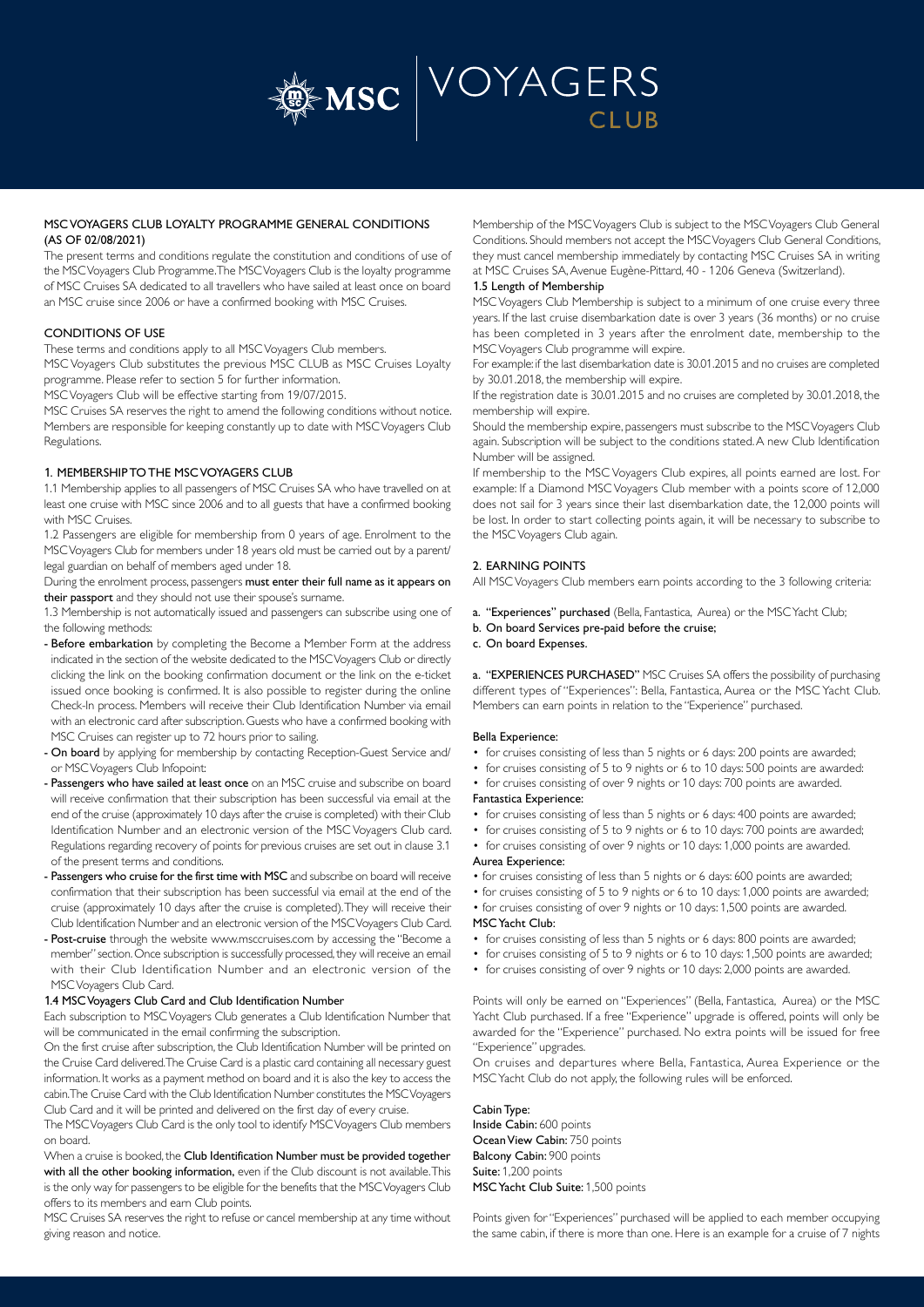with the Fantastica "Experience" purchased: if only one member is present in the cabin, at the end of the cruise 700 points will be awarded. If two members are present in the cabin, at the end of the cruise 700 points each will be awarded.

MSC Voyagers Club members (Classic, Silver, Gold and Diamond) who purchase the entire MSC World Cruise will earn triple the points based on the type of Experience or the MSC Yacht Club chosen. Welcome members are entitled to triple points only if the Voyagers Club registration date is earlier than the MSC World Cruise booking date. Points will be exceptionally assigned at the time of booking.

For example, if you purchase the Bella Experience, you will earn 2.100 points instead of 700; if you purchase the Fantastica Experience, you will earn 3.000 points instead of 1.000; if you purchase the Aurea Experience, you will earn 4.500 points instead of 1.500.

As of May 27 2019, members who book a Voyages Selection departure will be credited double membership points for the type of Experience chosen. Double points are credited at the end of the cruise.

Double membership points are not retroactive and can't be combined with the Future Cruise Program benefits.

### b. ON BOARD SERVICES PRE-PAID BEFORE THE CRUISE:

MSC Cruises SA offers the possibility of purchasing on board services before the cruise. Services that can be purchased before the cruise include Food & Beverages, Excursions, SPA & Fitness (for a full list of services included please see the dedicated section online) and are divided into services that apply to all cabin occupants and services that apply to individuals only.

MSC Voyagers Club members earn 100 points for every €150 spent before the cruise on MSC packages/services included in the cruise booked\* .

*\* For currencies other than € euro, the currency conversion on purchase day will apply.*

There are two types of on-board services pre-paid before the cruise: per cabin and per single cabin occupant.

The points will be calculated based on the total amount spent by the member on MSC on board services pre-paid before the cruise. Expenses for on board services pre-paid before the cruise per cabin which apply to all cabin occupants (and not single occupants) will be equally distributed amongst the cabin occupants.

Example of on board services pre-paid before the cruise per cabin: the total amount of pre-paid on board services that apply to all cabin occupants before the cruise is €600. If there are four cabin occupants, the spending for the points calculation of each cabin occupant will be €150, equal to 100 points. Members cannot claim points distributed to non-members occupying the same cabin for on board services pre-paid before the cruise which apply to all cabin occupants.

Points for On board Services pre-paid before the cruise by single cabin occupants will be assigned to individual members who pre-paid for on board services before the cruise.

Example of on board services pre-paid before the cruise per single occupant: the total amount of pre-paid on board services that apply to single occupants before the cruise is €600. In order to assign the points, the total amount will be divided by 150 resulting in 400 points. The single occupant who benefits from the pre-paid on board services that apply to individuals only will receive all 400 points.

c. ON BOARD EXPENSES MSC Voyagers Club members earn 100 points for every €/\$150 spent on board (excluding casino expenses).

At the end of the cruise, points given for on board expenses will be applied on board only to the MSC Voyagers Club member making the final payment.

In case of purchases paid by POS, points will be credited to the MSC Voyagers Club member owner of the credit card.

## All the Points earned during the cruise will be assigned approximately 10 days after the end of the cruise.

The points calculation described in this chapter "2 Earning Points" applies to MSC Cruises ending after 19/07/2015. All points earned with MSC CLUB and cruises completed before 19/07/2015 will be revalued with the points multiplier (x100) (i.e. 7 points earned with the MSC CLUB will be revalued as 700 with the MSC Voyagers Club).

#### 2.1 POINTS BALANCE

Members can check their points balance, membership level, card expiry date and details of the cruises they have taken through the online personal area available on our website. Members will also receive regular updates on their points balance at the email address provided during the enrollment process.

### 2.2 Bonus Points

Starting from 28 July 2017, members can collect bonus points.

- If you have an upcoming confirmed cruise with MSC Cruises and register to the MSC Voyagers Club up to 72 hours prior to sailing, you will receive 100 bonus points. Subscription must be completed through the online registration form available on our website.

- If you are already a member and have an upcoming confirmed cruise with MSC Cruises, you will receive 100 bonus points if you update or confirm your contact details (email, mobile, phone, address) up to 72 hours prior to sailing. It is possible to update or confirm the contact details in the online personal area or through the Web Check-in.

Bonus points are not retroactive and are always assigned approximately 10 days after the end of the cruise. A bonus point by calendar year is provided to each client.

## 3. WELCOME, CLASSIC, SILVER, GOLD AND DIAMOND LEVELS OF **MEMBERSHIP**

MSC Voyagers Club consists of five levels of membership (Welcome, Classic, Silver, Gold and Diamond) according to the total points accumulated; each level has a personalised cruise card. The MSC Voyagers Club Card will have the same name as the membership level and coincides with the cruise card delivered onboard.

- Diamond membership: 10,000+ points
- Gold membership: from 4,300 to 9,999 points
- Silver membership: from 2,200 to 4,299 points
- Classic membership: from 1 to 2,199 points
- Welcome membership: 0 points; electronic card awarded to all passengers subscribing to MSC Voyagers Club before cruising, with a confirmed booking.

If no cruises are completed for 3 years, the level of membership reached is lost as described in section 1, 1.5 Length of Membership.

For example: If a Gold MSC Voyagers Club member does not sail for 3 years since the last disembarkation date, Gold membership will be lost.

Once a new point score is reached enabling qualification for a new level of membership, the member receives an MSC Voyagers Club Card with the same Club Identification Number on the next cruise taken after their membership upgrade. Members will be informed of their new level of membership via email after the cruise.

Membership upgrades achieved through cruises taken on different ships within a short space of time (less than 10 days) will not be updated in real time.

# 3.1 Recovery of previous cruises

Passengers successfully completing their subscription to MSC Voyagers Club after 3 months after their disembarkation date will receive a fixed amount of 500 points.

No points for previous cruises will be recognised if the disembarkation date of the last cruise is over 3 months ago.

The same criteria for recovery of previous cruises applies to passengers whose MSC Voyagers Club membership has previously expired (in the event of no cruises in 3 years since their last disembarkation date).

Passengers successfully completing their subscription to MSC Voyagers Club less than 3 months after their disembarkation date will recover all points of their most recent cruise if the disembarkation date is less than 3 months from subscription.

3.2 Points are non-transferable and cannot be given to third parties.

3.3 Points have no monetary value and cannot be redeemed for cash, but only contribute to obtaining benefits belonging to the MSC Voyagers Club programme.

3.4 Points are always awarded after the cruise and not during the cruise.

3.5 Points may not be issued on all cruise departures. Members should enquire before completing their purchase as information will be available when MSC Voyagers Club points will not be issued for certain departures.

3.6 Any point issued in error may be revoked or modified at any time at the sole discretion of MSC Cruises SA and without any notification.

# 4. BENEFITS

## 4.1 General Information

4.1.1 Members of the MSC Voyagers Club have the right to a series of benefits differentiated according to their level of membership.

The benefits are classified as:

a) Discounts on the purchase of an MSC cruise;

b) Services, privileges and discounts on board.

4.1.2 The only way to be eligible for the MSC Voyagers Club benefits is to provide the MSC Voyagers Club Identification number at the time of the cruise booking.

4.1.3 Benefits are divided into Personal benefits and Cabin benefits. Personal benefits are reserved for the member as an individual and are not transferable. Cabin benefits presume the division of the benefits among all the occupants of the cabin (even if there is more than one member).

4.1.4 Benefits may be subject to changes without warning for operational reasons. The order and days of allocation of the on board benefits may vary according to the duration of the cruise and the organisation of the ship and may not be disputed by members.

4.1.5 Members under 18 years of age are not eligible for all benefits. Members under 18 or a parent/legal guardian must check benefit limitations for members under 18 in these terms and conditions.

## 4.2 MSC Voyagers Club DISCOUNTS

MSC Voyagers Club Members' cruise discount is extendible to all cabin occupants and valid all year around (Classic 5%, Silver 5%, Gold 5%, Diamond 5%): the discount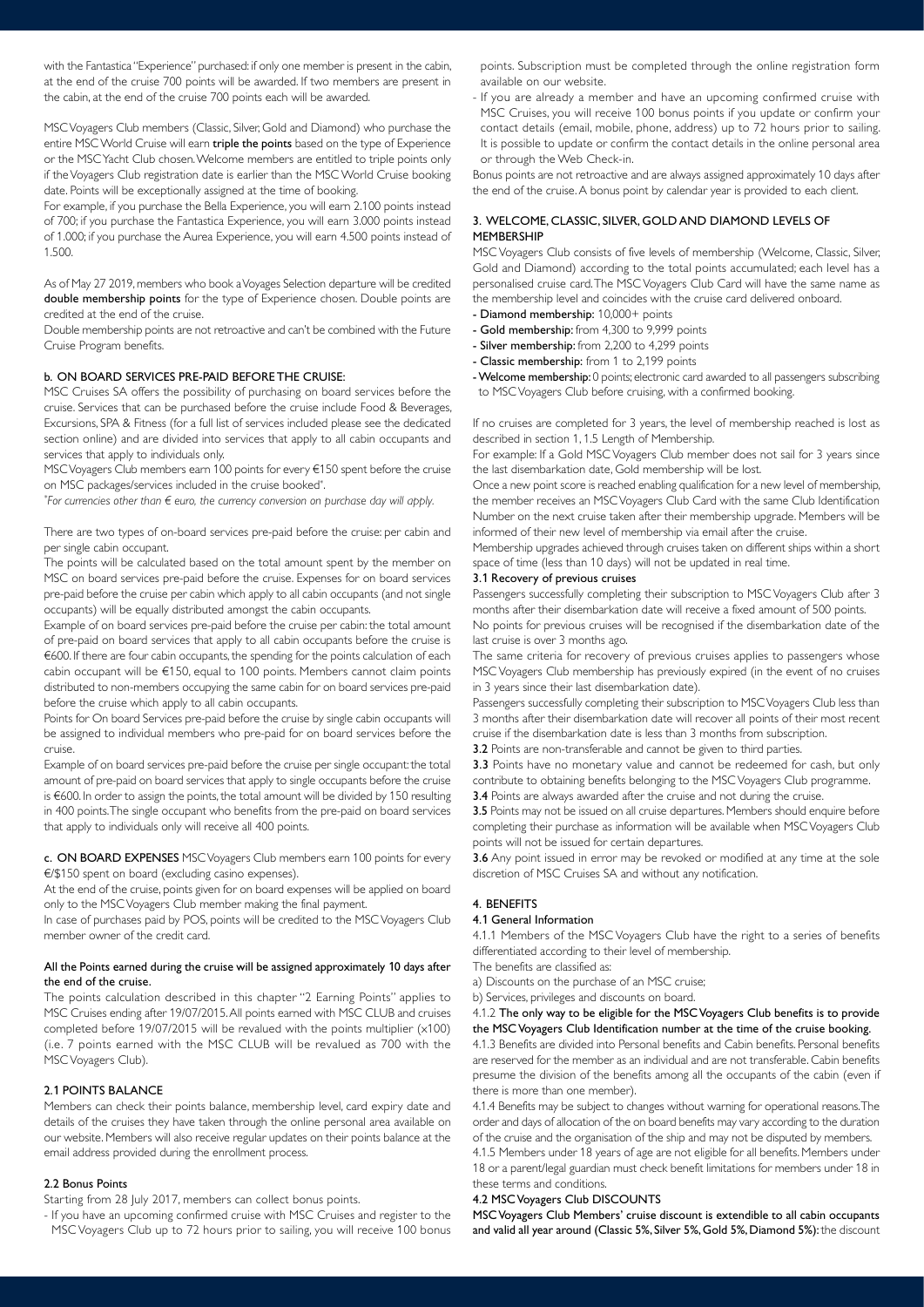has no seasonal restriction and is valid per cabin. The discount can be combined with all promotions and offers unless otherwise stated in the offers (The discount cannot be applied to groups bookings and it is not combinable with Tandem and MSC Grand Tour.

In such cases the MSC Voyagers Club Identification Number must be provided at the time of the cruise booking in order to enjoy all benefits available during the cruise and earn Club points.). MSC Voyagers Club Members can extend their discount to the other people staying in their cabin, included in the booking.

The discount is understood to be applied to the cabin cruise booking fare only. The discount cannot be applied to flights, transfers, port taxes, hotels and excursions.

The possibility of using the discount for the purchase of a cruise in conjunction with other promotions must always be checked. Members are asked to check directly with their travel agent or with MSC Cruises' Res Consultants.

### Voyagers Exclusives Program

The offer can be applied on any cruise departure (World Cruises Excluded) and is combined with the 5% MSC Voyagers Club discount.

The additional discount may vary depending on the departures. Voyagers Exclusives is not available for Welcome Members.

If you book within 12 months before departure we offer you an extra 5% discount + 50€/\$ Ship Board Credit (Silver, Gold, Diamond) + double points.

If you book within 9 months before departure we offer you an extra 5% discount + 50€/\$ Ship Board Credit (Silver, Gold, Diamond)

If you book between 6 and 9 months before departure we offer you an extra 5% discount only.

If you book less than 6 months before departures, you can just have standard 5% Voyagers Club discount.

Shipboard credit is issued per member and not per cabin. Shipboard credit is applied to the final bill at the end of the cruise. Shipboard credit does not apply to MSC Voyagers Club members under 18 years old.

The discount can be extended to all occupants of the cabin, it can be applied on any departures (excluded World Cruise) and prices (i.e. EB, Best Price Today, Brochure and Promo Rates). The promotion is not combined with any other discount. Subject to availability. The discount cannot be combined with any group and network rates, unless otherwise specified in the details of the promotion itself. Voyagers Exclusives can be booked online by providing your Club Identification Number.

The possibility of booking Voyagers Exclusives may be limited to a certain time frame. Expiry of promotions will be communicated online.

Voyagers Exclusives terms and conditions may vary according to the market.

Dedicated member on board discounts can be applied at the time of purchase or at the end of the cruise when the member's account bill is closed. Customers must always check if discounts are applicable to other promotions currently in progress on board. MSC Cruises is not responsible for any errors and/or omissions regarding MSC Voyagers Club discounts on board.

Exclusive members' discounts on a selection of departures: "Voyages Selection" A selection of departures is available with an additional and consequential discount (5%, 10% or 15%) that can be combined with the 5% MSC Voyagers Club booking discount. The additional discount may vary depending on the departures and markets Voyages Selection is not available for Welcome members.

Silver, Gold and Diamond members receive an additional €/\$50 shipboard credit on top of their discount on their Voyages Selection booking. Shipboard credit is issued per member and not per cabin. Shipboard credit is applied to the final bill at the end of the cruise. Shipboard credit does not apply to MSC Voyagers Club members under 18 years old.

This awarded discount can be extended to all occupants of the cabin can be combined with the MSC Voyagers Club discount and can be applied on EB, Best Price Today, Brochure and Promo Rates. The discount cannot be combined with any group and network rates, unless otherwise specified in the details of the promotion itself.

Voyages Selections are visible online in the MSC Voyagers Club section, on board and at Travel Agencies. Voyages Selections can be booked online by providing your Club Identification Number.

The possibility of booking Voyages Selections may be limited to a certain time frame. Expiry of promotions will be communicated online.

Voyages Selection departure terms and conditions may vary according to the market. 4.2.1 Dedicated member on board discounts can be applied at the time of purchase or at the end of the cruise when the member's account bill is closed. Customers must always check if discounts are applicable to other promotions currently in progress on board. MSC Cruises is not responsible for any errors and/or omissions regarding MSC Voyagers Club discounts on board.

## 4.3 MSC Voyagers Club PRIVILEGES

- MSC Voyagers Club luggage identification tags, MSC Voyagers Club personalised luggage tags for embarkation in the e-ticket delivered to the customer.
- Priority boarding [Diamond], at available ports. To take advantage of this benefit, it is mandatory that the MSC Voyagers Club Diamond Card, luggage tags or Club Identification Number are shown at the drop-off table/point at the cruise terminal. The Club Identification Number is available on the e-ticket or by printing a pdf version of the electronic card before embarkation day.

Please note that priority boarding is only available on the first day of the cruise, on embarkation day after check-in. No priority is given on all other cruise days.

- Welcome Back Cocktail [Classic, Silver, Gold and Diamond], MSC Voyagers Club Members can meet each other during a cocktail. They will receive an on board invitation. Members should contact Reception - Guest Service immediately after check-in for more information. Not available on cruises with less than 4 nights. All MSC Voyagers Club members under 18 must be accompanied to the Welcome Back Cocktail by an adult sharing their same cabin.
- MSC Voyagers Club On board Special Offers [Classic, Silver, Gold and Diamond], offers are valid per person and may vary according to each cruise, level of membership or destination and MSC Cruises reserves the right to amend, modify or change the offers and their application at any time and without prior notice. Offers can only be used once.

The Voyagers Club Card must be presented in order to take advantage of the offers. Members' only offers are available in the Daily Specials delivered in cabin:

- DISCOUNT ON PHOTOGRAPHS. 10% for Classic ; 20% for Silver; 30% for Gold card holders; 40% for Diamond card holders. Valid for the Photo Shop only on the current cruise. It can be combined with any other Photo Shop offer. Not available to members under 18 years of age.
- DISCOUNT FOR THE PURCHASE OF A WIDE SELECTION OF DIGITAL ACCESSORIES: 5% for Classic, 10% Silver, 15% for Gold and 20% Diamond card holders. Valid for the Photo Shop only on the current cruise. It can be combined with any other Photo Shop offer. Not available to members under 18 years of age.
- DISCOUNT ON INTERNET PACKAGES: BROWSE & STREAM CRUISE PACKAGE: 5% for Classic and Silver, 10% for Gold and Diamond card holders only. It can be combined with other offer. Internet Café is excluded. Not available to members under 18 years of age.
- 50% DISCOUNT ON THE F1 SIMULATOR: Buy 2 tickets for movies in the 4D cinema, valid for Classic, Silver, Gold and Diamond card holders only on the current cruise. It can be combined with any other offer. The 4D Cinema receipt must be presented to take advantage of the discount. Valid for one transaction only. Not available to members under 18 years of age
- DISCOUNT ON LAUNDRY PACKAGES: valid for Silver, Gold and Diamond members only on the current cruise. It can be combined with any other offer. Not available to members under 18 years of age.
- FREE PERSONAL CONSULTATION Spa DOCTOR: valid for Classic, Silver, Gold and Diamond card holders only on the current cruise. Not available to members under 18 years of age.
- 10% OFF FOR THERMAL AREA CRUISE PASS: valid for Classic, Silver, Gold and Diamond members only on the current cruise. It can be combined with any other offer. Not available to members under 18 years of age.
- 30% OFF ON THE FITNESS PACKAGE: valid for Classic, Silver, Gold and Diamond members only on the current cruise. Fitness Package includes: body scan and 1 hour personal trainer to define the training programme for the cruise week. Not available to members under 18 years of age.
- 30% DISCOUNT ON THE SECOND MASSAGE: the discount is valid for Classic, Silver, Gold and Diamond card members and is applicable on massages purchased on the same cruise only. Discount will be taken on lower priced item and can be applied only if massages are given to the same person. Not valid on Express massage. Not available to members under 18 years of age.
- MSC SHOPS DISCOUNT: for each 50€ spent in any onboard shops you will benefit of 10€ discount. It applies to Classic, Silver, Gold and Diamond card holders. Discount will be applied at the point of sale. Non-cumulative to other promotions available on board. Valid only the first day of your cruise (tobacco and electronics excluded). Not available to members under 18 years of age.
- 10% DISCOUNT ON MINIBAR: valid for Classic, Silver, Gold and Diamond card holders for current cruise only and can be combined with any other offers. The discount will be deducted from the total Minibar spend and applied at the end of cruise. Not available to members under 18.
- Milestone reward [Silver, Gold, Diamond], Silver, Gold and Diamond members will receive a membership pin upon reaching the level of membership for the first time. Pins will only be delivered on board and cannot be sent to members' homes. The pins will be allocated once per membership level upgrade to all eligible MSC Voyagers Club members. Available for MSC Voyagers Club members aged over 10 at the time of the cruise.

The pin cannot be used as a form of membership identification. Please visit the MSC Voyagers Club info point to receive your pin.

- Complimentary one-hour thermal area session [Gold, Diamond], free one-hour Thermal Area session. Benefit not available for MSC Voyagers Club members under 18. Members have to book the session by calling the Spa directly, in advance.
- MSC Voyagers Complimentary Gift [Gold, Diamond], delivered once per cruise and per member during the cruise, may vary depending on the ship and destination. Not available for MSC Voyagers Club members under 10 at the time of the cruise.
- Priority disembarkation in ports where a tender boat is required [Gold, Diamond], Members will be informed the day before disembarkations with a message delivered in cabin. Members should contact Reception-Guest Service for more information.